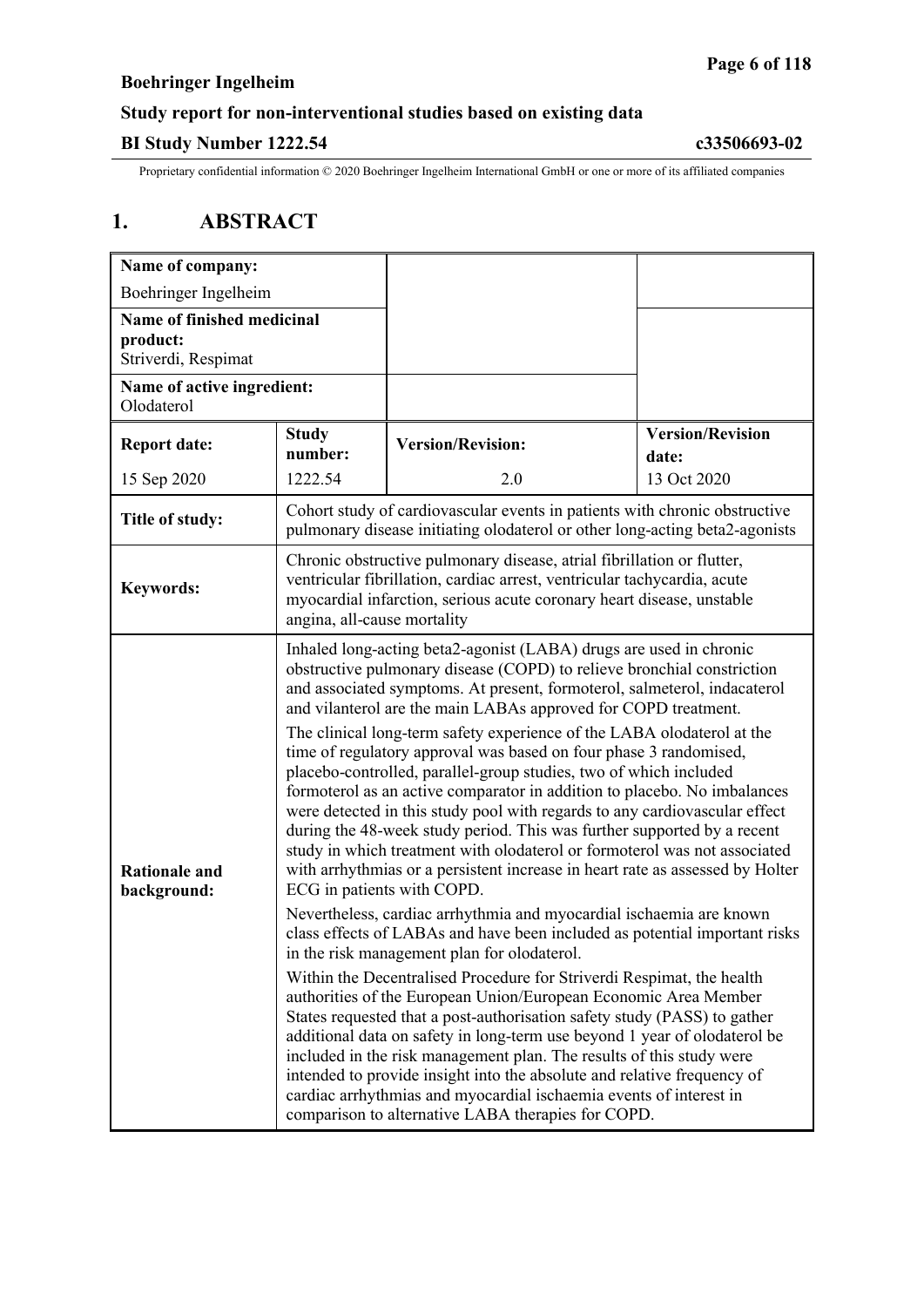## **Study report for non-interventional studies based on existing data**

### **BI Study Number 1222.54 c33506693-02**

| Name of company:                                              |                                                                                                                                                                                                                                                                                                                                                                                                                                                                                                                                                                                                                                                                                                                                                                                                                                                                                                                                                                                       |                          |                                  |
|---------------------------------------------------------------|---------------------------------------------------------------------------------------------------------------------------------------------------------------------------------------------------------------------------------------------------------------------------------------------------------------------------------------------------------------------------------------------------------------------------------------------------------------------------------------------------------------------------------------------------------------------------------------------------------------------------------------------------------------------------------------------------------------------------------------------------------------------------------------------------------------------------------------------------------------------------------------------------------------------------------------------------------------------------------------|--------------------------|----------------------------------|
| Boehringer Ingelheim                                          |                                                                                                                                                                                                                                                                                                                                                                                                                                                                                                                                                                                                                                                                                                                                                                                                                                                                                                                                                                                       |                          |                                  |
| Name of finished medicinal<br>product:<br>Striverdi, Respimat |                                                                                                                                                                                                                                                                                                                                                                                                                                                                                                                                                                                                                                                                                                                                                                                                                                                                                                                                                                                       |                          |                                  |
| Name of active ingredient:<br>Olodaterol                      |                                                                                                                                                                                                                                                                                                                                                                                                                                                                                                                                                                                                                                                                                                                                                                                                                                                                                                                                                                                       |                          |                                  |
| <b>Report date:</b>                                           | <b>Study</b><br>number:                                                                                                                                                                                                                                                                                                                                                                                                                                                                                                                                                                                                                                                                                                                                                                                                                                                                                                                                                               | <b>Version/Revision:</b> | <b>Version/Revision</b><br>date: |
| 15 Sep 2020                                                   | 1222.54                                                                                                                                                                                                                                                                                                                                                                                                                                                                                                                                                                                                                                                                                                                                                                                                                                                                                                                                                                               | 2.0                      | 13 Oct 2020                      |
| <b>Research question</b><br>and objectives:                   | Primary objectives:<br>• Examine the risk of selected cardiac arrhythmias in patients with COPD<br>exposed to olodaterol compared with the risk in patients exposed to other<br>long-acting beta2-agonists (LABAs)<br>• Examine the risk of acute myocardial infarction (AMI) and other serious<br>ischaemic heart disease events, including unstable angina, in patients<br>with COPD exposed to olodaterol compared with the risk in patients<br>exposed to other LABAs<br>Secondary objective:<br>• Examine the risk of all-cause mortality in patients with COPD exposed<br>to olodaterol compared with the risk in patients exposed to other LABAs                                                                                                                                                                                                                                                                                                                               |                          |                                  |
| <b>Study design:</b>                                          | This was an observational cohort study.                                                                                                                                                                                                                                                                                                                                                                                                                                                                                                                                                                                                                                                                                                                                                                                                                                                                                                                                               |                          |                                  |
| Setting:                                                      | The study was conducted by using data on drug prescriptions and disease<br>occurrence routinely collected on an ongoing basis for large, population-<br>based automated health care databases in Denmark. Diagnoses, including<br>COPD, were identified in the Danish National Patient Registry, which<br>contains inpatient and outpatient hospital clinic diagnoses. Dispensings<br>were obtained from the Danish Prescription Database. Information on<br>cause of death was obtained from the Danish Register of Causes of Death.<br>The study period started 01 March 2014 and ended 31 January 2019.                                                                                                                                                                                                                                                                                                                                                                            |                          |                                  |
| <b>Subjects and study</b><br>size, including<br>dropouts:     | Patients in each cohort were required to have a prior COPD diagnosis<br>recorded in the inpatient or outpatient hospital setting, aged 40 years or<br>older who were new users of olodaterol or of any LABA other than<br>olodaterol and who had no dispensing of the same LABA in the 180 days<br>before the cohort entry date and at least 1 year of enrolment in the<br>electronic database. Patients in the olodaterol cohort were matched 1:4 to<br>users of other LABA, by age, sex, and calendar year. An approach using<br>exposure propensity scores was utilised to remove measured confounding<br>by adjusting the analysis for observed covariates. The 2.5th tails of the<br>distribution of the propensity scores were trimmed.<br>The study size needed was that estimated to achieve the number of person-<br>years of olodaterol necessary to obtain an 80% probability that the upper<br>bound of the 95% confidence interval of the incidence rate ratio was below |                          |                                  |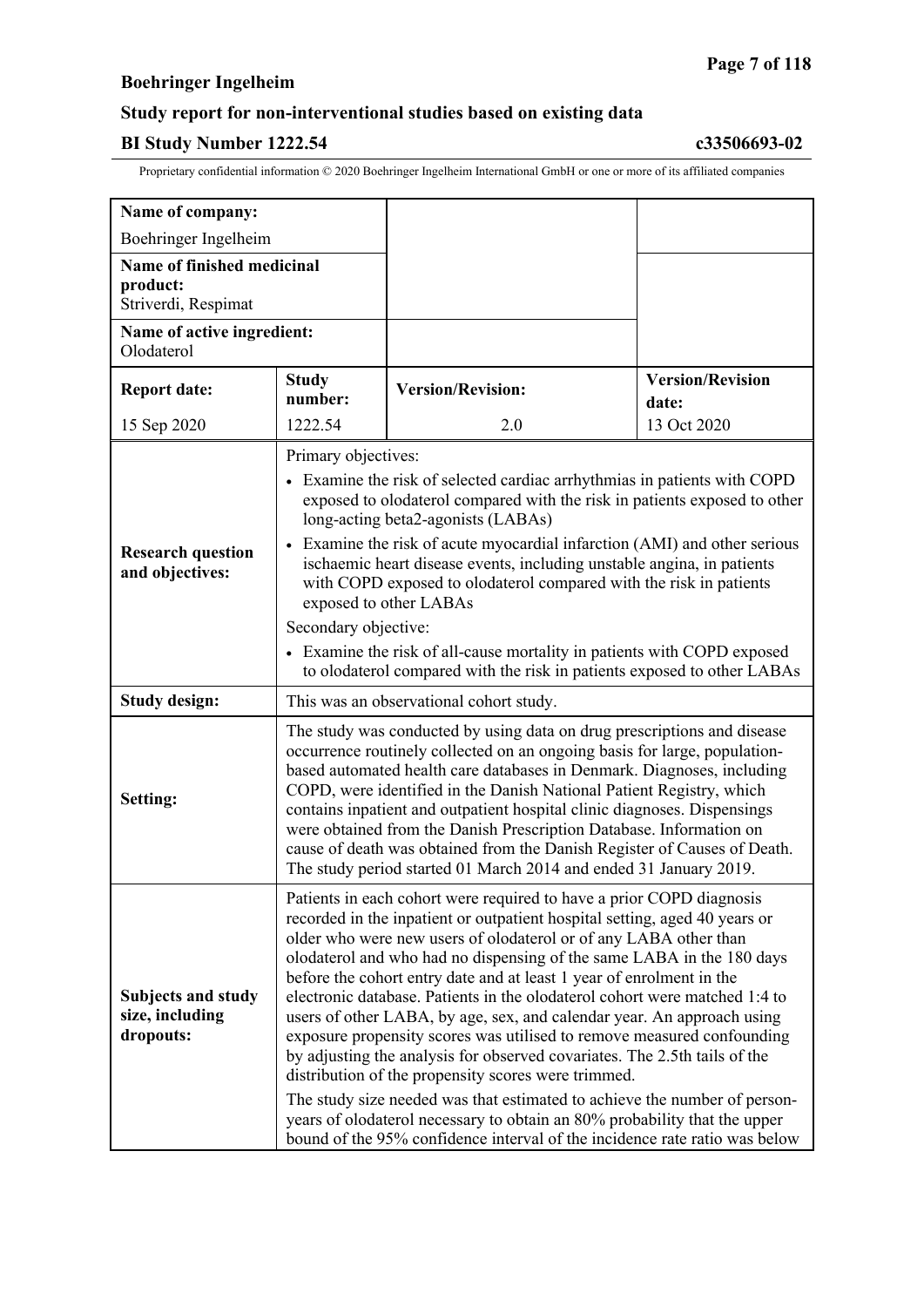## **Study report for non-interventional studies based on existing data**

### **BI Study Number 1222.54 c33506693-02**

| Name of company:                                              |                                                                                                                                                                                                                                                                                                                                                                                                                                                                                                                                                                                                                                                                                                                                                                                                                                                                                                                                                                                                                                                                                                                                                                                                                                                                                                                                                                                    |                          |                                                                          |
|---------------------------------------------------------------|------------------------------------------------------------------------------------------------------------------------------------------------------------------------------------------------------------------------------------------------------------------------------------------------------------------------------------------------------------------------------------------------------------------------------------------------------------------------------------------------------------------------------------------------------------------------------------------------------------------------------------------------------------------------------------------------------------------------------------------------------------------------------------------------------------------------------------------------------------------------------------------------------------------------------------------------------------------------------------------------------------------------------------------------------------------------------------------------------------------------------------------------------------------------------------------------------------------------------------------------------------------------------------------------------------------------------------------------------------------------------------|--------------------------|--------------------------------------------------------------------------|
| Boehringer Ingelheim                                          |                                                                                                                                                                                                                                                                                                                                                                                                                                                                                                                                                                                                                                                                                                                                                                                                                                                                                                                                                                                                                                                                                                                                                                                                                                                                                                                                                                                    |                          |                                                                          |
| Name of finished medicinal<br>product:<br>Striverdi, Respimat |                                                                                                                                                                                                                                                                                                                                                                                                                                                                                                                                                                                                                                                                                                                                                                                                                                                                                                                                                                                                                                                                                                                                                                                                                                                                                                                                                                                    |                          |                                                                          |
| Name of active ingredient:<br>Olodaterol                      |                                                                                                                                                                                                                                                                                                                                                                                                                                                                                                                                                                                                                                                                                                                                                                                                                                                                                                                                                                                                                                                                                                                                                                                                                                                                                                                                                                                    |                          |                                                                          |
| <b>Report date:</b>                                           | <b>Study</b><br>number:                                                                                                                                                                                                                                                                                                                                                                                                                                                                                                                                                                                                                                                                                                                                                                                                                                                                                                                                                                                                                                                                                                                                                                                                                                                                                                                                                            | <b>Version/Revision:</b> | <b>Version/Revision</b><br>date:                                         |
| 15 Sep 2020                                                   | 1222.54                                                                                                                                                                                                                                                                                                                                                                                                                                                                                                                                                                                                                                                                                                                                                                                                                                                                                                                                                                                                                                                                                                                                                                                                                                                                                                                                                                            | 2.0                      | 13 Oct 2020                                                              |
|                                                               | 2.5 (3.0 for ventricular tachycardia), assuming a minimum ratio of 1<br>exposed (olodaterol) patient to 4 unexposed (any other LABA) patients, a<br>two-sided alpha level of 0.05, and a range of expected incidence rates of<br>each study endpoint. The estimated minimum number of olodaterol-<br>exposed person-years needed ranged from 100 person-years for all-cause<br>mortality to 8,380 person-years for ventricular tachycardia.                                                                                                                                                                                                                                                                                                                                                                                                                                                                                                                                                                                                                                                                                                                                                                                                                                                                                                                                        |                          |                                                                          |
| <b>Variables and data</b><br>sources:                         | Exposures: olodaterol and other LABA monotherapy or in free or fixed-<br>dose combination with long-acting muscarinic antagonist (LAMA). The<br>exposure window considered only the first episode of continuous use,<br>defined as the time comprising consecutive dispensings separated by 14<br>days or less.<br>Primary outcomes<br>• Incidence of atrial fibrillation or flutter<br>• Incidence of hospitalisation for ventricular tachycardia, including<br>ventricular fibrillation/flutter and cardiac arrest<br>• Incidence of supraventricular tachycardia (other than atrial<br>fibrillation/flutter)<br>Incidence of hospitalisation for acute myocardial infarction<br>• Incidence of hospitalisation for serious acute coronary heart disease,<br>including unstable angina<br>Secondary outcomes<br>• Mortality from all causes<br>Exposures of interest were (1) olodaterol and (2) any other LABA.<br>The following covariates were of interest:<br>• Sociodemographics, such as age, sex, and proxies for smoking<br>(i.e., drugs used in nicotine dependence)<br>• Severity of COPD defined by patterns of use of bronchodilators,<br>antibiotic use for lower respiratory tract infection, courses of systemic<br>corticosteroids, diagnosis of COPD exacerbation, pneumonia, or acute<br>bronchitis with or without hospitalisation, oxygen therapy, nebuliser |                          | History of comorbidities, such as cardiovascular diseases, hypertension, |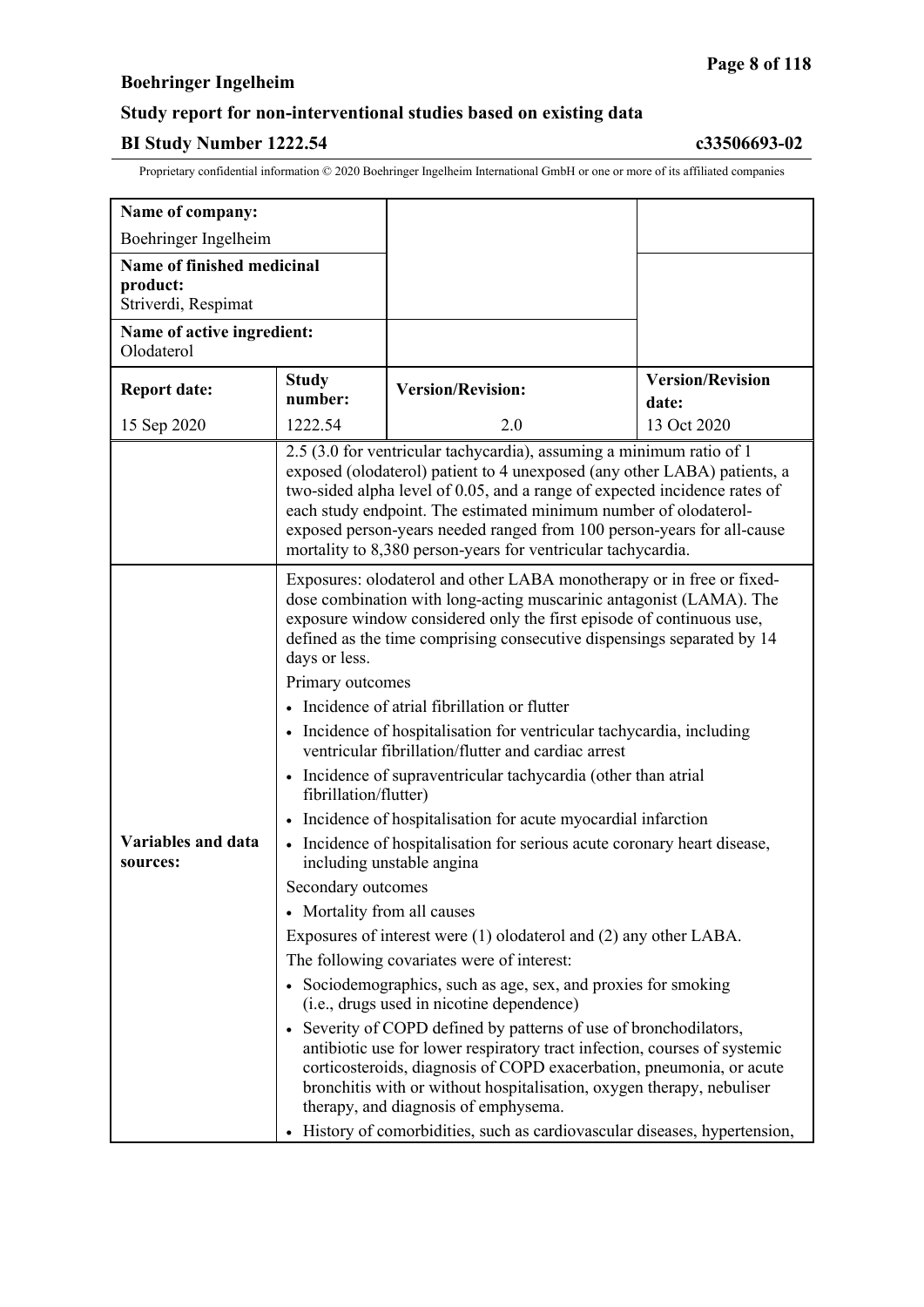## **Study report for non-interventional studies based on existing data**

### **BI Study Number 1222.54 c33506693-02**

| Name of company:                                              |                                                                                                                                                                                                                                                                                                                                                                                                                                                                                                                                                                                                                                                                                                                                                                                                                                                                                                                                                                                                                                                                                                                                                                                                                                 |                                                                                                                                                                                                                                                                                                       |                                  |  |
|---------------------------------------------------------------|---------------------------------------------------------------------------------------------------------------------------------------------------------------------------------------------------------------------------------------------------------------------------------------------------------------------------------------------------------------------------------------------------------------------------------------------------------------------------------------------------------------------------------------------------------------------------------------------------------------------------------------------------------------------------------------------------------------------------------------------------------------------------------------------------------------------------------------------------------------------------------------------------------------------------------------------------------------------------------------------------------------------------------------------------------------------------------------------------------------------------------------------------------------------------------------------------------------------------------|-------------------------------------------------------------------------------------------------------------------------------------------------------------------------------------------------------------------------------------------------------------------------------------------------------|----------------------------------|--|
| Boehringer Ingelheim                                          |                                                                                                                                                                                                                                                                                                                                                                                                                                                                                                                                                                                                                                                                                                                                                                                                                                                                                                                                                                                                                                                                                                                                                                                                                                 |                                                                                                                                                                                                                                                                                                       |                                  |  |
| Name of finished medicinal<br>product:<br>Striverdi, Respimat |                                                                                                                                                                                                                                                                                                                                                                                                                                                                                                                                                                                                                                                                                                                                                                                                                                                                                                                                                                                                                                                                                                                                                                                                                                 |                                                                                                                                                                                                                                                                                                       |                                  |  |
| Name of active ingredient:<br>Olodaterol                      |                                                                                                                                                                                                                                                                                                                                                                                                                                                                                                                                                                                                                                                                                                                                                                                                                                                                                                                                                                                                                                                                                                                                                                                                                                 |                                                                                                                                                                                                                                                                                                       |                                  |  |
| <b>Report date:</b>                                           | <b>Study</b><br>number:                                                                                                                                                                                                                                                                                                                                                                                                                                                                                                                                                                                                                                                                                                                                                                                                                                                                                                                                                                                                                                                                                                                                                                                                         | <b>Version/Revision:</b>                                                                                                                                                                                                                                                                              | <b>Version/Revision</b><br>date: |  |
| 15 Sep 2020                                                   | 1222.54                                                                                                                                                                                                                                                                                                                                                                                                                                                                                                                                                                                                                                                                                                                                                                                                                                                                                                                                                                                                                                                                                                                                                                                                                         | 2.0                                                                                                                                                                                                                                                                                                   | 13 Oct 2020                      |  |
|                                                               | diabetes, hyperlipidemia, chronic kidney disease, liver disease,<br>osteoporosis, and malignancies.                                                                                                                                                                                                                                                                                                                                                                                                                                                                                                                                                                                                                                                                                                                                                                                                                                                                                                                                                                                                                                                                                                                             |                                                                                                                                                                                                                                                                                                       |                                  |  |
|                                                               | • Other relevant variables, such as hospitalisations and history of COPD<br>exacerbations with or without hospitalisation, and proxies for frailty<br>were not considered initially in the protocol but were added in a post hoc<br>analysis.                                                                                                                                                                                                                                                                                                                                                                                                                                                                                                                                                                                                                                                                                                                                                                                                                                                                                                                                                                                   |                                                                                                                                                                                                                                                                                                       |                                  |  |
|                                                               | • Comedications in the 180 days before the index date, such as respiratory<br>medications, cardiovascular medications, lipid-lowering medications,<br>blood glucose-lowering medications, anticoagulants and antiplatelet<br>agents, antibiotics, and antineoplastic agents.                                                                                                                                                                                                                                                                                                                                                                                                                                                                                                                                                                                                                                                                                                                                                                                                                                                                                                                                                    |                                                                                                                                                                                                                                                                                                       |                                  |  |
|                                                               | Data on race, ethnicity, and lifestyle factors, such as smoking, were not<br>available.                                                                                                                                                                                                                                                                                                                                                                                                                                                                                                                                                                                                                                                                                                                                                                                                                                                                                                                                                                                                                                                                                                                                         |                                                                                                                                                                                                                                                                                                       |                                  |  |
|                                                               | Data sources where these variables were assessed are described under<br>Section 9.2.                                                                                                                                                                                                                                                                                                                                                                                                                                                                                                                                                                                                                                                                                                                                                                                                                                                                                                                                                                                                                                                                                                                                            |                                                                                                                                                                                                                                                                                                       |                                  |  |
|                                                               |                                                                                                                                                                                                                                                                                                                                                                                                                                                                                                                                                                                                                                                                                                                                                                                                                                                                                                                                                                                                                                                                                                                                                                                                                                 | The adjusted incidence rates and IRRs and IRDs and their 95% CIs were<br>estimated using Poisson regression models, including the propensity score<br>as one variable with categories represented by the propensity score strata<br>and variables that were not balanced after matching and trimming. |                                  |  |
| <b>Results:</b>                                               | The study population included 14,239 users of olodaterol and 51,167 users<br>(19,458 unique users) of other LABA. Most users were users of fixed-dose<br>combinations of LABA/LAMA (92% in olodaterol cohort and 63% in<br>other LABA cohort). Prior use of LABA was more frequent among users<br>of olodaterol than among users of other LABA (58% vs. 37%). The mean<br>duration of the first episode of continuous use was less than 5 months in<br>both cohorts, and it was more than 12 months for less than 8% of the<br>patients. Mean age was around 72.7 years (SD, 10) and 54% were females<br>in both cohorts. Users of olodaterol had more severe COPD and a higher<br>frequency of prior use of respiratory medications. Hospitalisations and<br>history of COPD exacerbations with or without hospitalisation were more<br>frequent among users of olodaterol than among users of other LABA.<br>The adjusted IRRs (adjusted for quintiles of propensity score and LAMA<br>use at baseline) were 1.20 (95% CI, 0.98-1.47) for atrial fibrillation or<br>flutter, 1.83 (95% CI, 0.90 $-$ 3.74) for supraventricular tachycardia, 1.30<br>(95% CI, 0.71-2.36) for ventricular tachycardia, 1.22 (95% CI, 0.79-1.87) |                                                                                                                                                                                                                                                                                                       |                                  |  |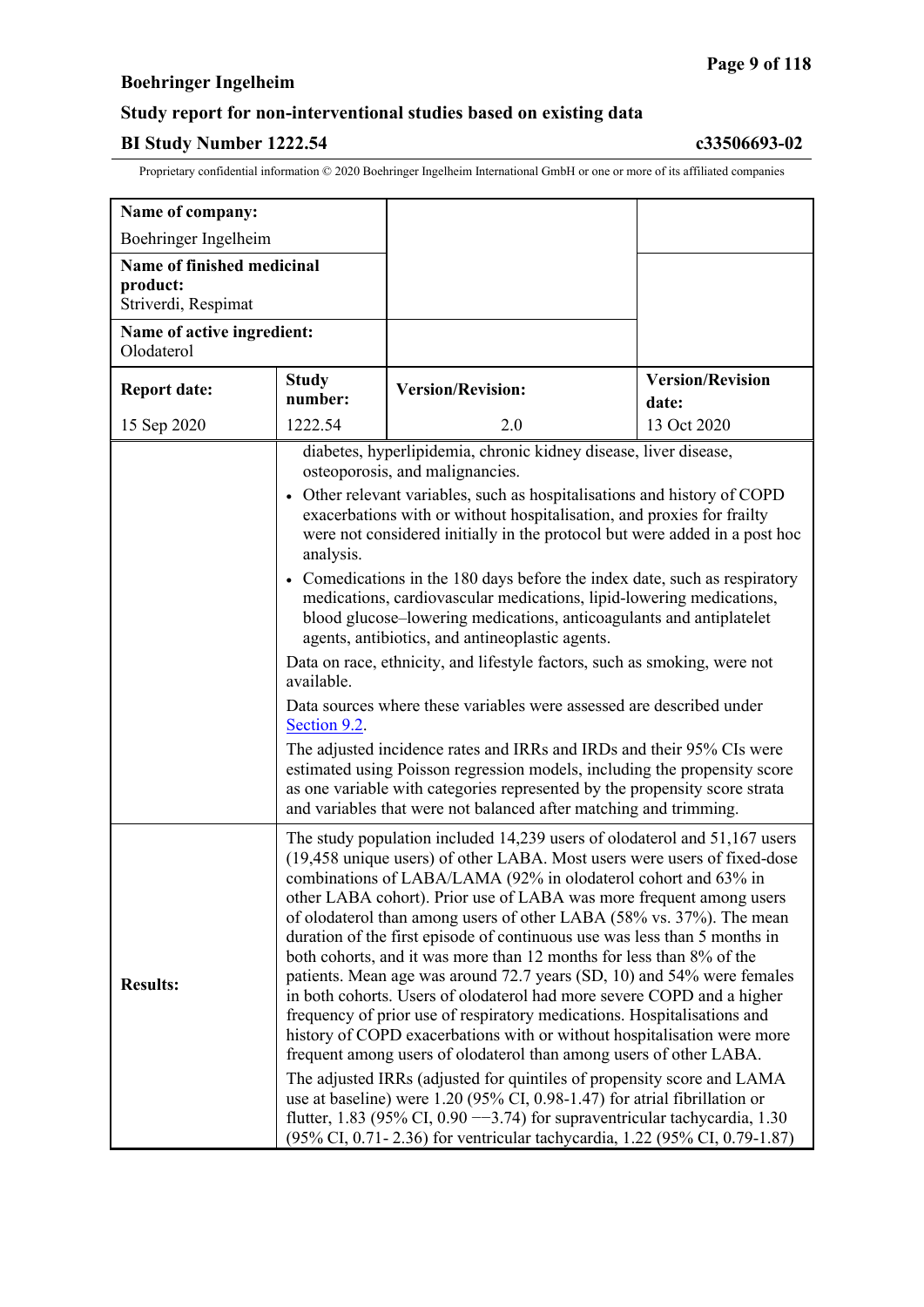### **Study report for non-interventional studies based on existing data**

### **BI Study Number 1222.54 c33506693-02**

| Name of company:                                              |                                                                                                                                                                                                                                                                                                                           |                                                                                                                                                                                                                                                                                                                                                                                                                                                                                                                                                                                                                                                                                                                                                                                                                                                                                                                                                                                                                                                                                                                                                                                                                                                                                                                                                                                                                                                                                                                                                                                                                                                                                                                                                                                                                                                                                                                                                                                                                                                                                         |                                  |
|---------------------------------------------------------------|---------------------------------------------------------------------------------------------------------------------------------------------------------------------------------------------------------------------------------------------------------------------------------------------------------------------------|-----------------------------------------------------------------------------------------------------------------------------------------------------------------------------------------------------------------------------------------------------------------------------------------------------------------------------------------------------------------------------------------------------------------------------------------------------------------------------------------------------------------------------------------------------------------------------------------------------------------------------------------------------------------------------------------------------------------------------------------------------------------------------------------------------------------------------------------------------------------------------------------------------------------------------------------------------------------------------------------------------------------------------------------------------------------------------------------------------------------------------------------------------------------------------------------------------------------------------------------------------------------------------------------------------------------------------------------------------------------------------------------------------------------------------------------------------------------------------------------------------------------------------------------------------------------------------------------------------------------------------------------------------------------------------------------------------------------------------------------------------------------------------------------------------------------------------------------------------------------------------------------------------------------------------------------------------------------------------------------------------------------------------------------------------------------------------------------|----------------------------------|
| Boehringer Ingelheim                                          |                                                                                                                                                                                                                                                                                                                           |                                                                                                                                                                                                                                                                                                                                                                                                                                                                                                                                                                                                                                                                                                                                                                                                                                                                                                                                                                                                                                                                                                                                                                                                                                                                                                                                                                                                                                                                                                                                                                                                                                                                                                                                                                                                                                                                                                                                                                                                                                                                                         |                                  |
| Name of finished medicinal<br>product:<br>Striverdi, Respimat |                                                                                                                                                                                                                                                                                                                           |                                                                                                                                                                                                                                                                                                                                                                                                                                                                                                                                                                                                                                                                                                                                                                                                                                                                                                                                                                                                                                                                                                                                                                                                                                                                                                                                                                                                                                                                                                                                                                                                                                                                                                                                                                                                                                                                                                                                                                                                                                                                                         |                                  |
| Name of active ingredient:<br>Olodaterol                      |                                                                                                                                                                                                                                                                                                                           |                                                                                                                                                                                                                                                                                                                                                                                                                                                                                                                                                                                                                                                                                                                                                                                                                                                                                                                                                                                                                                                                                                                                                                                                                                                                                                                                                                                                                                                                                                                                                                                                                                                                                                                                                                                                                                                                                                                                                                                                                                                                                         |                                  |
| <b>Report date:</b>                                           | <b>Study</b><br>number:                                                                                                                                                                                                                                                                                                   | <b>Version/Revision:</b>                                                                                                                                                                                                                                                                                                                                                                                                                                                                                                                                                                                                                                                                                                                                                                                                                                                                                                                                                                                                                                                                                                                                                                                                                                                                                                                                                                                                                                                                                                                                                                                                                                                                                                                                                                                                                                                                                                                                                                                                                                                                | <b>Version/Revision</b><br>date: |
| 15 Sep 2020                                                   | 1222.54                                                                                                                                                                                                                                                                                                                   | 2.0                                                                                                                                                                                                                                                                                                                                                                                                                                                                                                                                                                                                                                                                                                                                                                                                                                                                                                                                                                                                                                                                                                                                                                                                                                                                                                                                                                                                                                                                                                                                                                                                                                                                                                                                                                                                                                                                                                                                                                                                                                                                                     | 13 Oct 2020                      |
|                                                               | Pharmacovigilance Practices (GVP) from the European Medicines Agency                                                                                                                                                                                                                                                      | for acute myocardial infarction, and 1.00 (95% CI, 0.64-1.56) for serious<br>acute coronary heart disease.<br>The adjusted IRR for all-cause mortality was $1.63$ (95% CI, 1.44-1.84;<br>adjusted for propensity score quintiles and LAMA use at index date), and it<br>was attenuated to 1.40 (95% CI, 1.24-1.59) when additional variables were<br>included in the model (number of hospitalisations in the 180 days before<br>index date, number of COPD hospitalisations in the 90 days before index<br>date, number of COPD exacerbations in the 180 days before index date,<br>and history of lung cancer).<br>Given the differences between the two cohorts in important baseline<br>characteristics and treatment patterns, the risk of all-cause mortality was<br>further assessed among a population that would potentially be more similar<br>at baseline (i.e., post hoc analyses were performed among users of fixed-<br>dose combinations of LABA/LAMA who were LABA naïve at cohort<br>entry). Among these patients, the crude IRR for all-cause mortality was<br>1.83 (95% CI, 1.53-2.18) that was attenuated to an adjusted IRR of 1.48<br>$(95\% \text{ CI}, 1.23-1.78)$ when additional factors were included in the<br>propensity score model and in the outcome model when variables remained<br>unbalanced. However, inspection of baseline characteristics showed that<br>patients in the olodaterol/tiotropium cohort still had more severe COPD<br>and a higher proportion of recent hospitalisations and exacerbations.<br>The study population was further restricted to those without prior<br>hospitalisations for COPD in the last 90 days, which was the characteristic<br>with the biggest difference between study cohorts at baseline and was a<br>major confounder. In this population, the crude IRR for all-cause mortality<br>was 1.45 (95% CI, 1.13-1.86), and the adjusted IRR was 1.26 (95% CI,<br>$(0.97-1.64)$ when adjusting the outcome model for the remaining<br>imbalances. No adverse events were reported, based on Guideline on Good |                                  |
| Discussion:                                                   | (EMA).<br>The results of this study showed that use of olodaterol was not associated<br>with an increased risk of ischaemic or arrhythmia events. Analysis suggest<br>that findings related to an increase risk of death are likely due to non-<br>comparability of the study populations, channelling bias, and residual |                                                                                                                                                                                                                                                                                                                                                                                                                                                                                                                                                                                                                                                                                                                                                                                                                                                                                                                                                                                                                                                                                                                                                                                                                                                                                                                                                                                                                                                                                                                                                                                                                                                                                                                                                                                                                                                                                                                                                                                                                                                                                         |                                  |